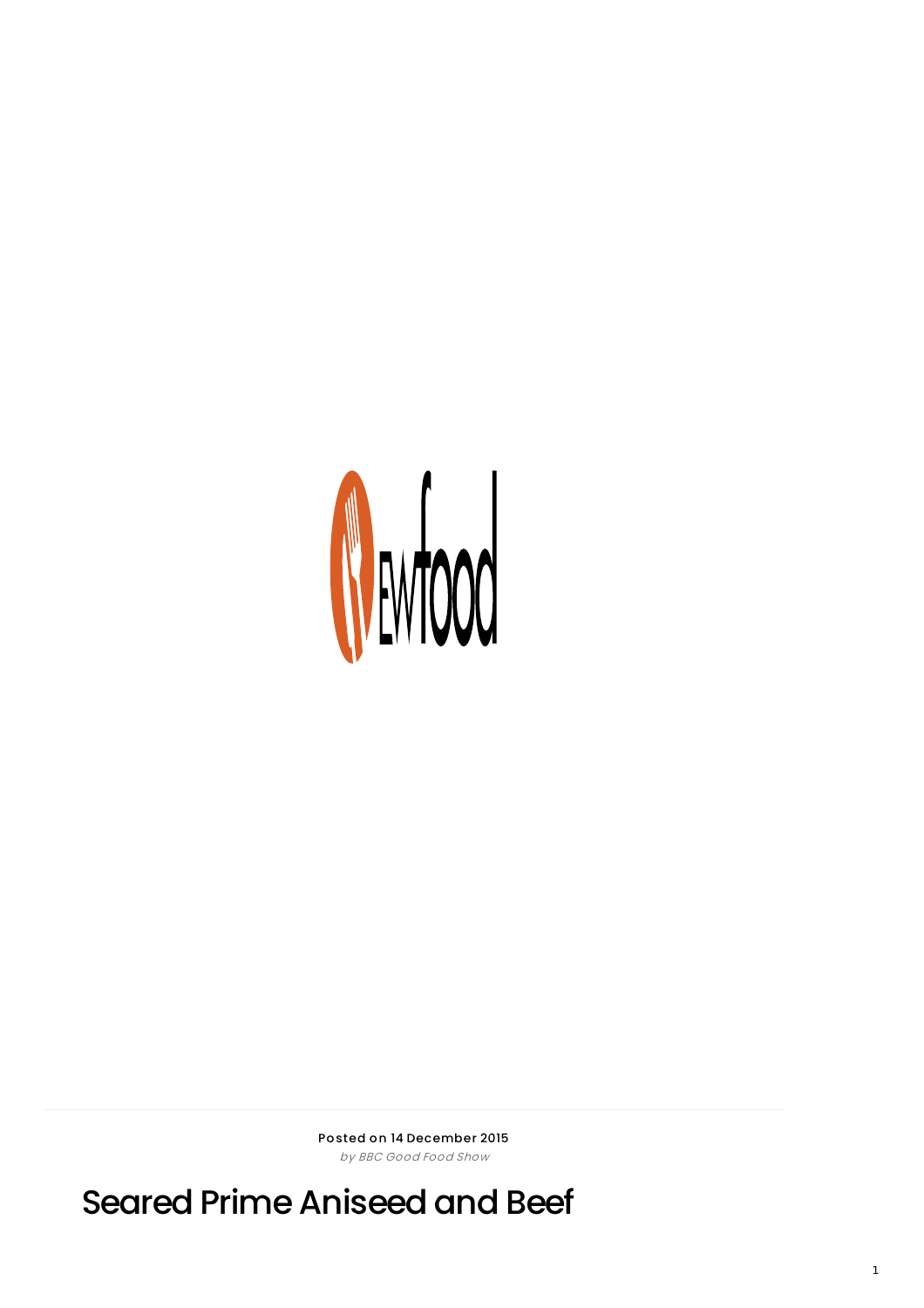

## Ingredients

 g tournedos of beef clove sliced garlic 20, leaves rosemary picked slices bresoala tbsp. olive oil sticks, finely chopped celery red onion, finely chopped mls pasata tomatoes pint dark veal stock star aniseed <strong>For the polenta</strong> oz. butter pts. milk g instant polenta grated parmesan <strong>For the Black cabbage</strong> heads, stems removed Garlic cloves

## Preparation

- 1 For the beef: make small incisions in the steak with a sharp knife and press the garlic and rosemary leaves into the gaps. Season with salt and pepper.
- 2 Preheat the oven to 200C fan/gas 6.
- Heat 2 tablespoons olive oil in a casserole and brown the meat on all sides. Remove and set aside.
- Tip the celery and onion into the pan and cook until softened. Add the tomatoes and veal stock cook down until the volume of liquid has reduced by half.
- Return the beef to the pot cover with foil and place in the oven to cook for 20 minutes.
- For the polenta: make the polenta with milk according to the packet instructions. When it is cooked, stir in the butter and cheese and keep warm.
- For the black cabbage: blanch in a large pan of boiling, salted water for 6 minutes, and then drain well.